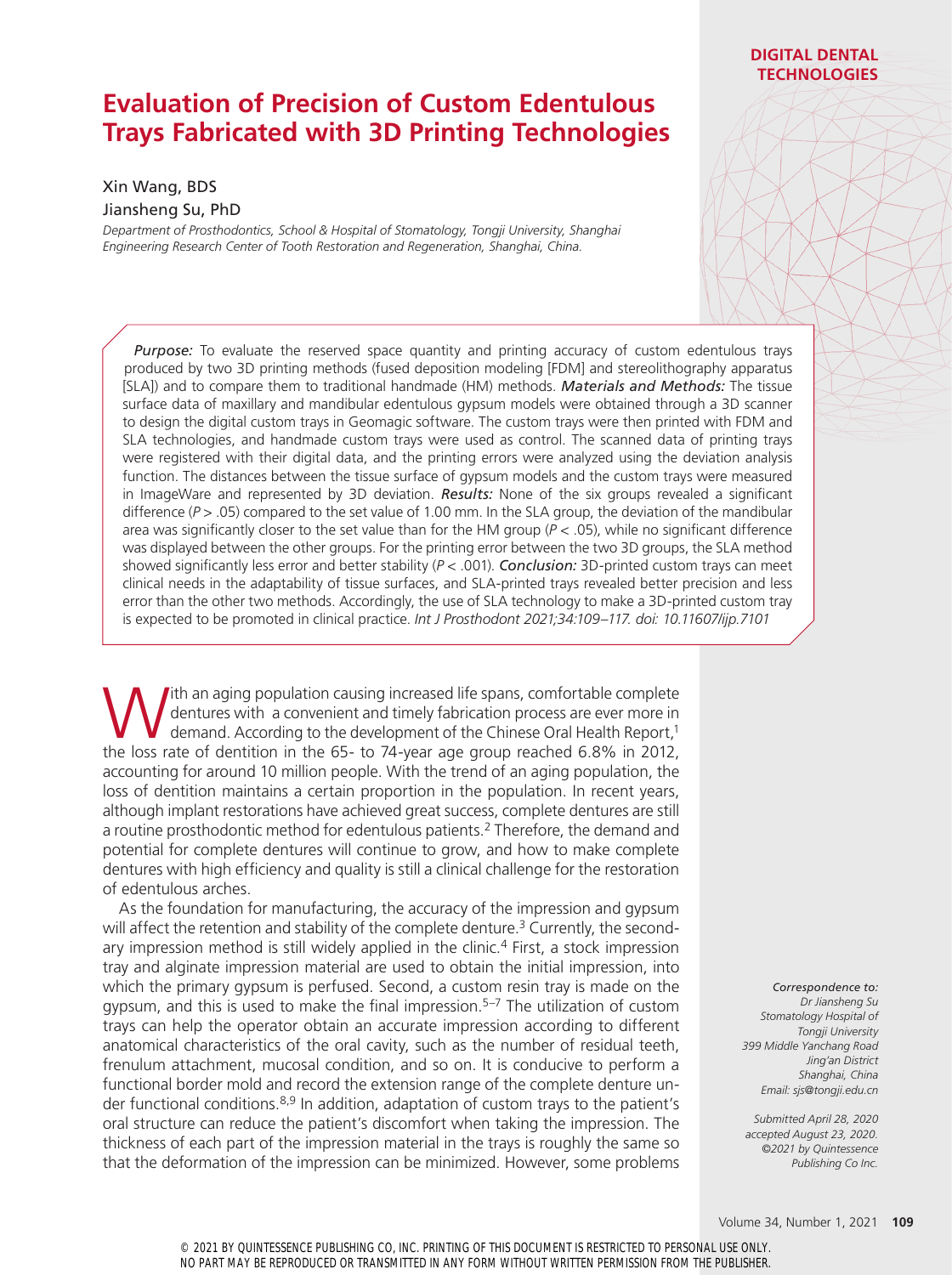#### Digital Dental Technologies



**Fig 1** Computer-aided design of custom trays. *(a)* Standard edentulous gypsum model. *(b)* Scanned data of tissue surface. *(c)* Digital data after border molding. *(d)* Finished design of custom trays.

appear in the application of the method: the operation of manual custom trays is tedious, and the primary gypsum is difficult to preserve for a long time and use repeatedly.<sup>10</sup>

Recently, along with the wide application of 3D printing for prosthesis fabrication, more manual operations can be replaced to gain production with higher efficiency and accuracy.<sup>10</sup> 3D printing is technology based on computer-aided design (CAD) digital data that allows fabrication of a physical model via an additive manufacturing method.<sup>11–13</sup> The manufacturing processes mainly include fused deposition modeling (FDM) and use of a stereolithography apparatus (SLA).14,15 Some researchers have used FDM to complete the manufacturing of custom trays with polylactic acid (PLA) and have discussed the properties of their final impressions. Their results showed that custom trays made by FDM can achieve higher accuracy and reproducibility than handmade (HM) trays.16,17 However, few studies have used SLA to evaluate the reserved space of 3D-printed custom trays quantitatively, and no study has compared it to traditional manual methods and FDM printing techniques. The maxillary impression emphasizes the closure of the edge and postdam area, while the mandibular impression emphasizes the extension of custom trays in the retromolar pad and the lingual floor of the mouth and closure of the edge. In addition, when compared to maxillary impressions, the edge line of the mandibular impression is much longer and requires higher sealing of the edge. Because of these different key points that must be considered when making maxillary and mandibular edentulous impressions, the present authors believe that these may affect the clinical application of 3D-printed individual trays, and it is necessary to study the manufacturing methods of customized maxillary and mandibular trays.

In this study, three methods (SLA, FDM, and HM) were used to make edentulous custom trays, which were scanned and imported into the computer to analyze the quantity of the reserved space and to evaluate the applicability of these two new techniques. The scanned data were compared to the designed data to analyze errors and stability produced by these different 3D printers in Geomagic Studio and ImageWare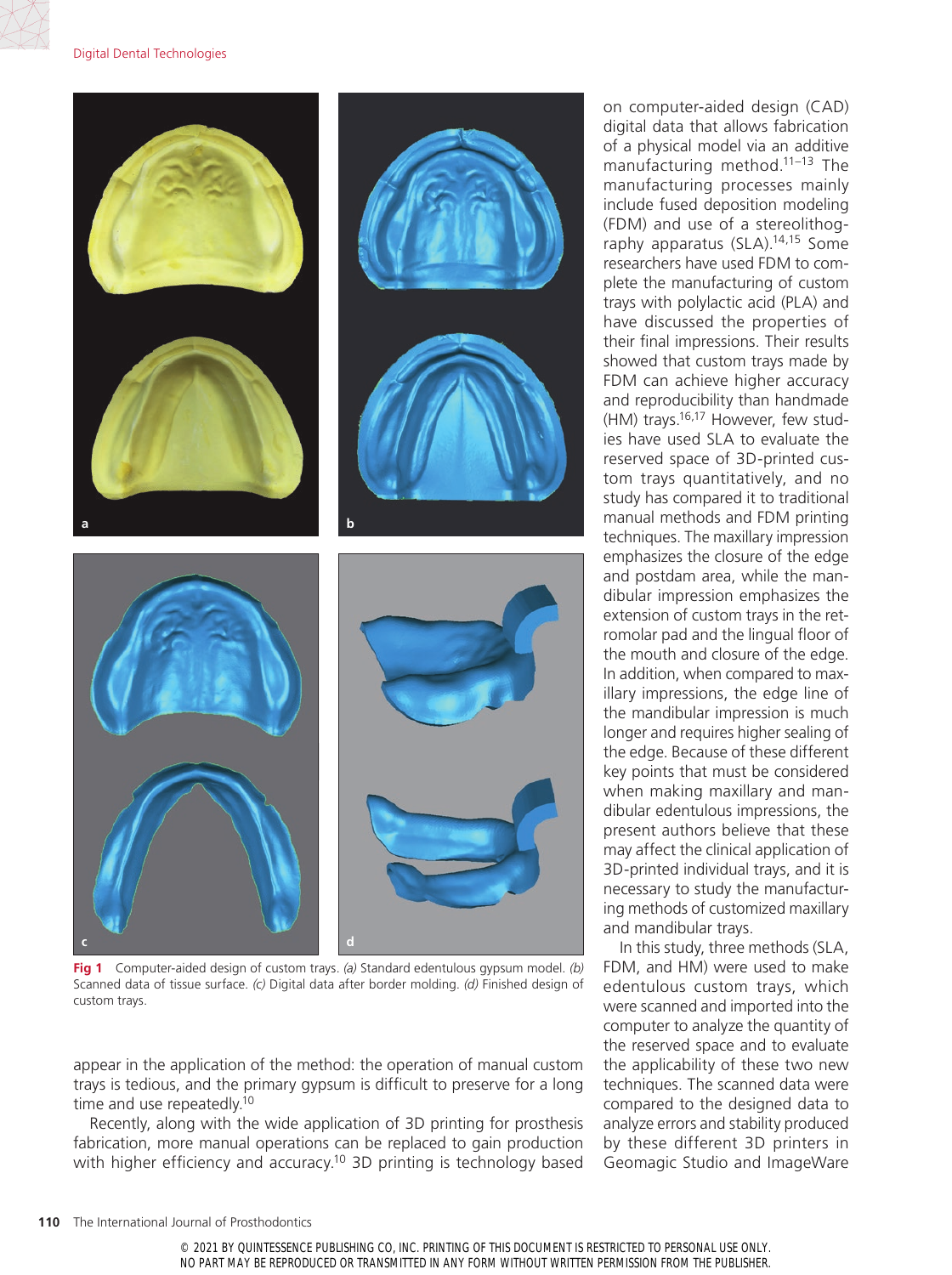software. This study will provide a basis for the clinical application of digital technology for the production of custom trays. The null hypothesis is that custom edentulous trays produced by 3D printing cannot satisfy clinical needs and achieve clinical standards.

# **MATERIALS AND METHODS**

# Equipment and Materials

The equipment used in the study was: a 3D scanner (AutoScan-DS100+, Shining 3D); reverse engineering software (Geomagic Studio 12, Raindrop; ImageWare 13, Siemens); an SLA 3D printer (SLA600, ProtoFab; printing accuracy =  $0.1$ mm, positioning parameters: x-axis and  $y$ -axis = 0.01 mm,  $z$ -axis = 0.002 mm); and an FDM 3D printer (Replicator 2X, MakerBot; printing accuracy  $= 0.1$  mm, positioning accuracy:  $x$ -axis and  $y$ -axis = 0.011 mm,  $z$ -axis = 0.0025 mm). The materials used were photosensitive resin (Somos EvoLVE 128, DSM), PLA (Nature-Works), and light-cured resin sheet (MEGADENTA).

# Edentulous Gypsum Model Preparation and 3D Data Acquisition

Five maxillary and five mandibular anhydrite models were perfused with the same standard edentulous gypsum models, which were numbered 1 to 5 (Fig 1a). Their tissue surface data were obtained through a 3D scanner and preserved in stereolithographic (STL) format (Fig 1b).

# CAD of Custom Trays

The digital data of these 10 models were imported into the reverse engineering software Geomagic Studio 12 and designed through the following steps: *(1)* border modeling (Fig 1c); *(2)* use of the function "Deviation Command" to offset 1 mm along the model surface to form the inner surface of the custom trays; *(3)* use of the function "Extraction Command" to offset the inner surface 2



**Fig 2** 3D-printed custom trays. *(a)* SLA-printed custom trays (polished surface and tissue surface). *(b)* FDM-printed custom trays (polished surface and tissue surface).

mm along the model surface to form the outer surface and to obtain a 2-mm–thick entity; and *(4)* addition of the designed handle to the custom tray (Fig 1d).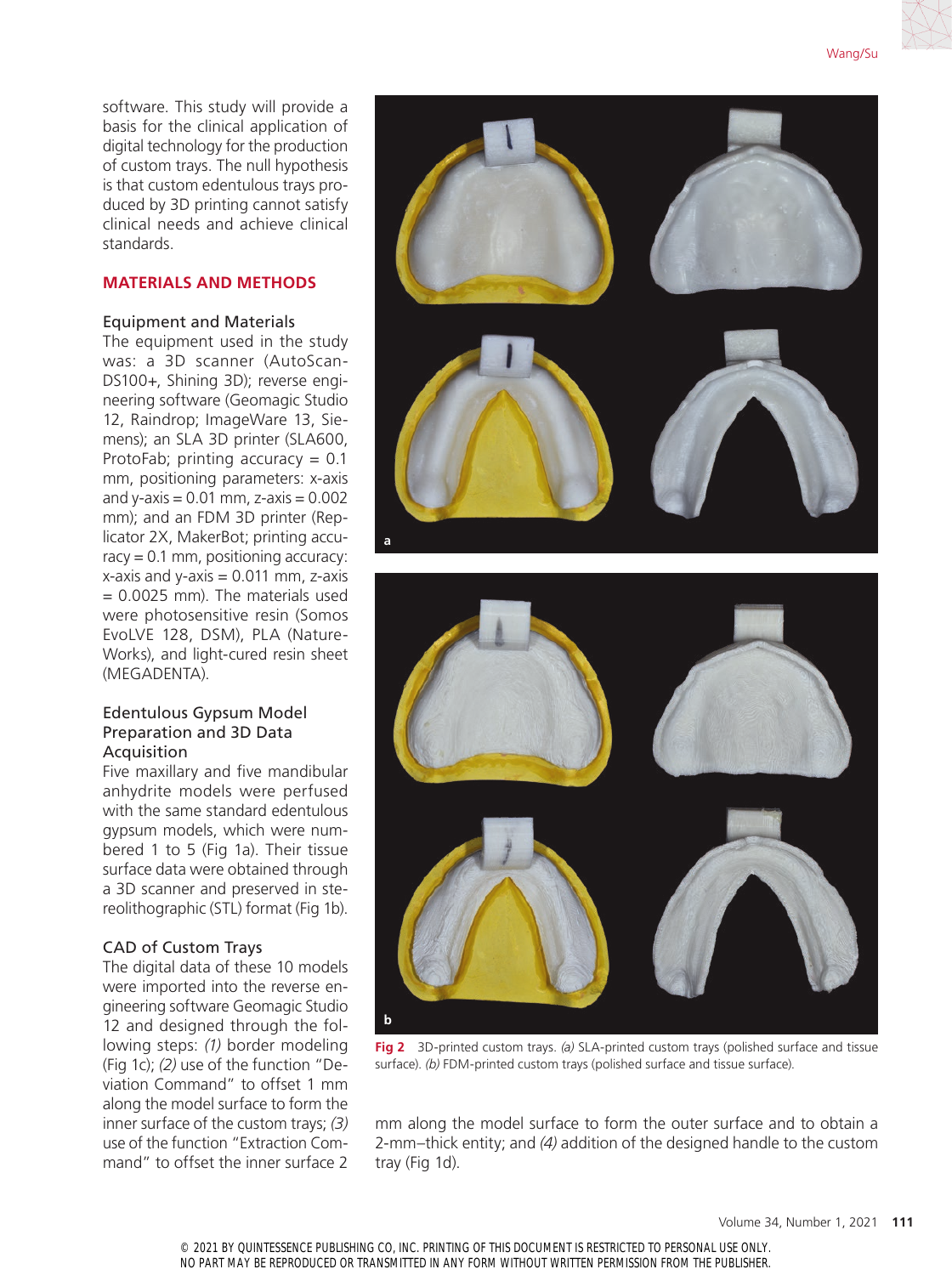#### Digital Dental Technologies



**Fig 3** Manufacturing of custom trays. *(a)* Edentulous models with 1-mm baked wax laying on the tissue surfaces. *(b)* Finished handmade custom trays.



**Fig 4** Evaluation of reserved space between the scanned data of finished products made through SLA, FDM, or HM fabrication and the edentulous model tissue surface digital data in Imageware 13.

## 3D Printing of Custom Trays

The designed custom tray data were imported into the SLA and FDM 3D printers separately. Photosensitive resin was used as the raw material to make the SLA trays (Fig 2a), while PLA was used to make FDM trays (Fig 2b). In the SLA group, postprocessing included cleaning, support removing, sandpaper grinding, and postpolymerization for 15 minutes, while the FDM group included support-removing and grinding-polishing processes.

# Manufacturing of Custom Trays

Ten custom trays in the control group were handmade on the same corresponding standard edentulous gypsum models using the traditional method. First, a 1-mm–thick wax was baked to be soft enough to lay on the tissue surface of the gypsum model (Fig 3a). After cooling, the 2-mm–thick photosensitive resin was spread on the surface of the wax and trimmed to the appropriate form. Finally, the handle made of excess resin was bonded to the body of the custom tray and irradiated with a light-emitting diode curing light for 10 minutes to make sure it solidified enough (Fig 3b).

# Evaluation of the Reserved Space

For each tray in each group, the deviation between the tissue surface of the custom trays and models was measured using the following procedure: the scanned and designed data of the custom trays were imported into Geomagic Studio 12 to perform a best-fit alignment with the "Best Fitting Alignment Command," with the designed STL files as references and the scanned files as test objects. The sample size was set to 25,000, and the tolerance was set to 0.10 mm. The aligned data were then imported into ImageWare 13, and about 1,000 corresponding sample points on the tissue surfaces of the trays were selected to calculate the distance distribution of the corresponding sample points on the tissue surface of the gypsum model; that is, the size distribution of the reserved space (Fig 4).

## Error Analysis of 3D Printing

The scanned data of SLA and FDM custom trays were obtained through the 3D scanner. After importing the scanned and designed data into Geomagic 12, the printing error was compared using the "Deviation Command" function after alignment with the "Best Fitting Command" function (Figs 5a and 5b). Then, about 1,000 sample points of each tray were collected for statistical analysis of the deviation in Imageware 13 (Fig 5c).

#### Statistical Analyses

All statistical tests were performed in SPSS 22.0 (IBM). The outlier test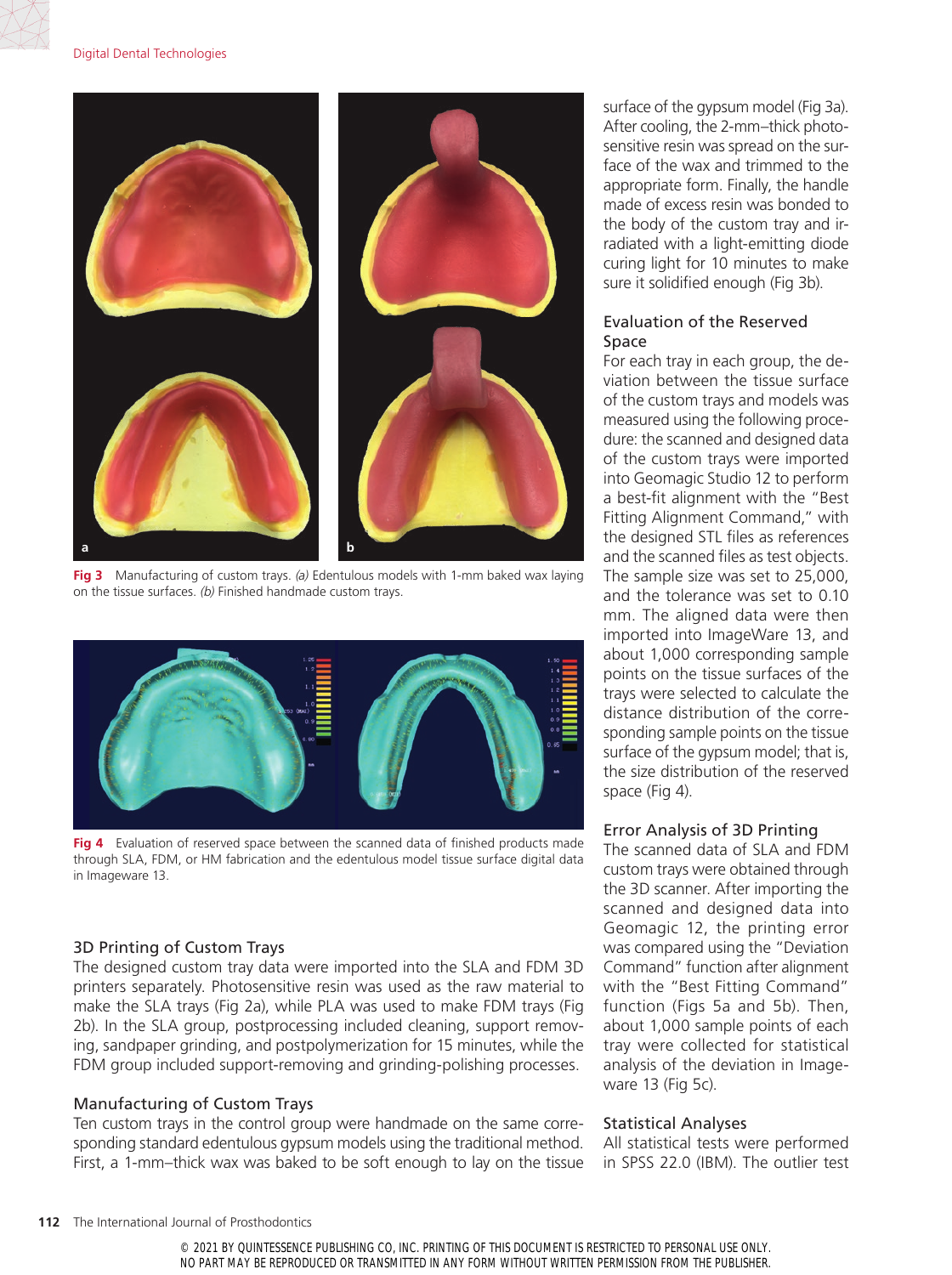was used to test the exception and extreme values, and Shapiro-Wilk test and Levene test were performed to test the normality and equality of variance, respectively. In the two handmade groups and the mandibular FDM group, the medians were compared with a set value of 1.00 mm using Wilcoxon signed-rank test, and the means of the other groups were tested using one-sample *t* test. Kruskal-Wallis H test was performed to test the differences among the medians of distance in both the maxilla and mandible between each group. Independent sample *t* test was used to compare the printing error data. *P* values ≤ .05 were considered to be statistically significant.

## **RESULTS**

This study compared the accuracy of custom trays produced by different fabrication processes through evaluating the distribution of the reserved space. The expected reserved space distribution was that the distance between the tissue surface of the gypsum model and the sample points on the custom tray would be 1.00 mm.

Figure 6 indicates that for both the maxilla and mandible, the SLA groups were closest to the set value of 1.00 mm and had the lowest deviation. Shapiro-Wilk test showed that all groups satisfied the assumption of normality; however, both HM groups had an exception value, and the mandibular FDM group had an extreme value. Hence, Wilcoxon signed-rank test was chosen to test whether the deviation was significantly different from the set value in these three groups, while other groups were tested with one-sample *t* test. All these tests indicated no significant differences for the means or medians of deviation from the set value  $(P > .05)$ , which suggests that



**Fig 5** Error analysis of *(a)* SLA-printed custom trays and *(b)* FDM-printed custom trays in Geomagic 12. *(c)* Point cloud deviation between designed trays and scanned trays in Image-Ware 13.



**Fig 6** Means of distance distribution in maxilla and mandible in all groups.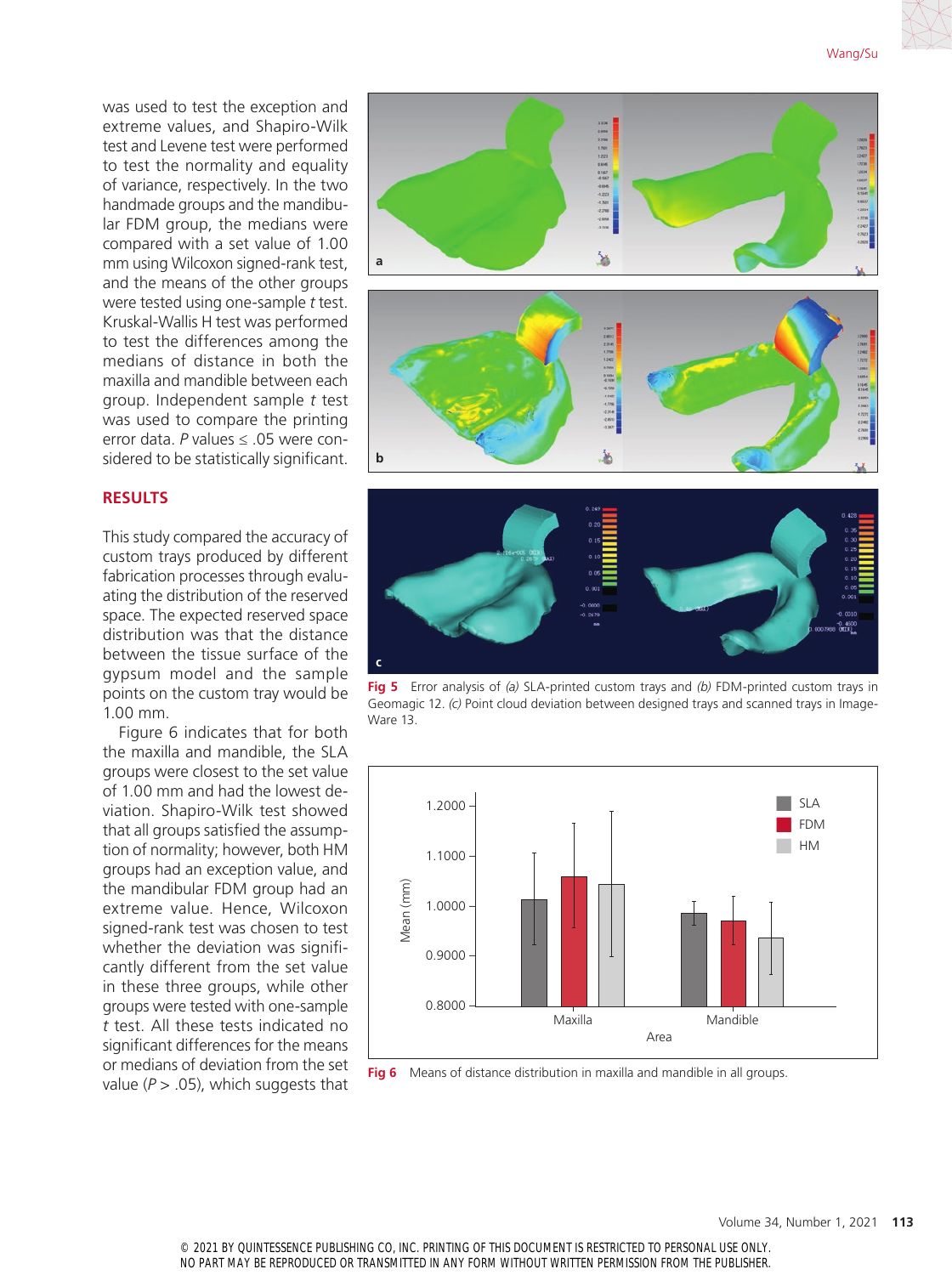#### **Table 1** Differences Between Mean or Median Deviation and Set Value (mm)

| Area/group             | Mean      | SD     | Median | Set value | P value            |
|------------------------|-----------|--------|--------|-----------|--------------------|
| Maxillary model        |           |        |        |           |                    |
| <b>SLA</b>             | 1 0 1 4 1 | 0.0747 | 09957  | 1.0000    | .6950              |
| <b>FDM</b>             | 1.0603    | 0.0850 | 1.0494 | 1.0000    | .1880              |
| HM <sup>a</sup>        | 1.0428    | 0.0772 | 1.0368 | 1.0000    | .2250a             |
| Mandibular model       |           |        |        |           |                    |
| <b>SLA</b>             | 0.9860    | 0.0188 | 0.9833 | 1.0000    | .1710              |
| <b>FDM<sup>a</sup></b> | 0.9709    | 0.0403 | 0.9738 | 1.0000    | .0800 <sup>a</sup> |
| HM <sup>a</sup>        | 0.9420    | 0.0585 | 0.9526 | 1.0000    | .0800 <sup>a</sup> |

SLA = stereolithography apparatus; FDM = fused deposition modeling; HM = handmade. aMedian value was tested with Wilcoxon signed-rank test.

**Table 2** Differences Between Mean and Median Deviation (mm) Among Groups

| Area/group                    | Mean   | <b>SD</b> | Median |
|-------------------------------|--------|-----------|--------|
| Maxillary model               |        |           |        |
| <b>SLA</b>                    | 0.0585 | 0.0392    | 0.0595 |
| <b>FDM</b>                    | 0.0763 | 0.0671    | 0.0494 |
| <b>HM</b>                     | 0.0934 | 0.0703    | 0.1050 |
| Mandibular model <sup>a</sup> |        |           |        |
| <b>SLA</b>                    | 0.0169 | 0.0155    | 0.0167 |
| <b>FDM</b>                    | 0.0370 | 0.0311    | 0.0262 |
| <b>HM</b>                     | 0.0659 | 0.0469    | 0.0474 |

According to Kruskal-Wallis test, the null hypothesis was accepted for the maxillary model data and was rejected for the mandibular model data.

<sup>a</sup>The comparison between the SLM and HM groups showed a statistically significant difference in the mandible area (adjusted *P* = .033). For SLA vs FDM: *P* = .269. For FDM vs HM: *P* = 1.000.

**Table 3** Mean and SD 3D Printing Error (mm) and Differences Between Groups

| Group      | Mean   | SD     |
|------------|--------|--------|
| <b>SLA</b> | 0.0907 | 0.0358 |
| <b>FDM</b> | 0.2241 | 0.0394 |

Levene test for equality of variances: F = 0.001, *P* = .981.

Independent sample  $t$  test:  $t = -7.930$ , degrees of freedom = 18,  $P$  (2-tailed) = .000.

all three methods could meet clinical needs in producing the custom trays (Table 1).

Before the post hoc comparison of differences between the deviation data and set value among the three groups in the maxilla and mandible, an outlier test showed an exception value and Shapiro-Wilk test found that the FDM group did not satisfy the assumption of normality, so Kruskal-Wallis test was performed to test the differences between each group. The significance level was adjusted, and the results indicated that the SLA and HM groups showed a statistically significant difference in the mandible area (*P* < .05). No significant differences were found for other comparisons (Table 2).

The printing error between the two 3D printing methods was tested with independent *t* test after confirming the data of the two groups had no exceptions and satisfied the assumption of normality and equality. The results indicated that the SLA printing method had less error and better stability, with statistically significant differences for both comparisons (*P* < .01; Table 3).

# **DISCUSSION**

In the clinical setting, the edentulous gypsum model is usually made with a stock impression tray and alginate impression material to obtain the first impression, and then a resin tray is paved on the gypsum model to be used to make the final impression with alginate or silicone impression material.<sup>7</sup> This process requires the pouring of two gypsum models, which is a more complex operation, and the initial gypsum model is difficult to preserve long term and reuse. Besides, the accuracy of custom trays manufactured by traditional methods may be related to the experience of the operators, the change of uneven wax thickness, and the deformation of custom trays in the whole process.<sup>18</sup> In this study, digital design and two kinds of 3D printing technology were used to make custom trays, and these methods could set the size of the reserved space according to the needs of different impression materials and eliminate the wax-related factors on the size of the space reserved. A steady quantity of reserved space is conducive to the uniform flow and distribution of impression materials in the gap between the tissue surface of the tray and mucosa, reducing the patient's tenderness in the process of preparation of the final impression. Besides, a good impression is propitious for denture base production in the future, reducing tenderness after the final denture production. In addition, the research process and method of this experiment lay a foundation for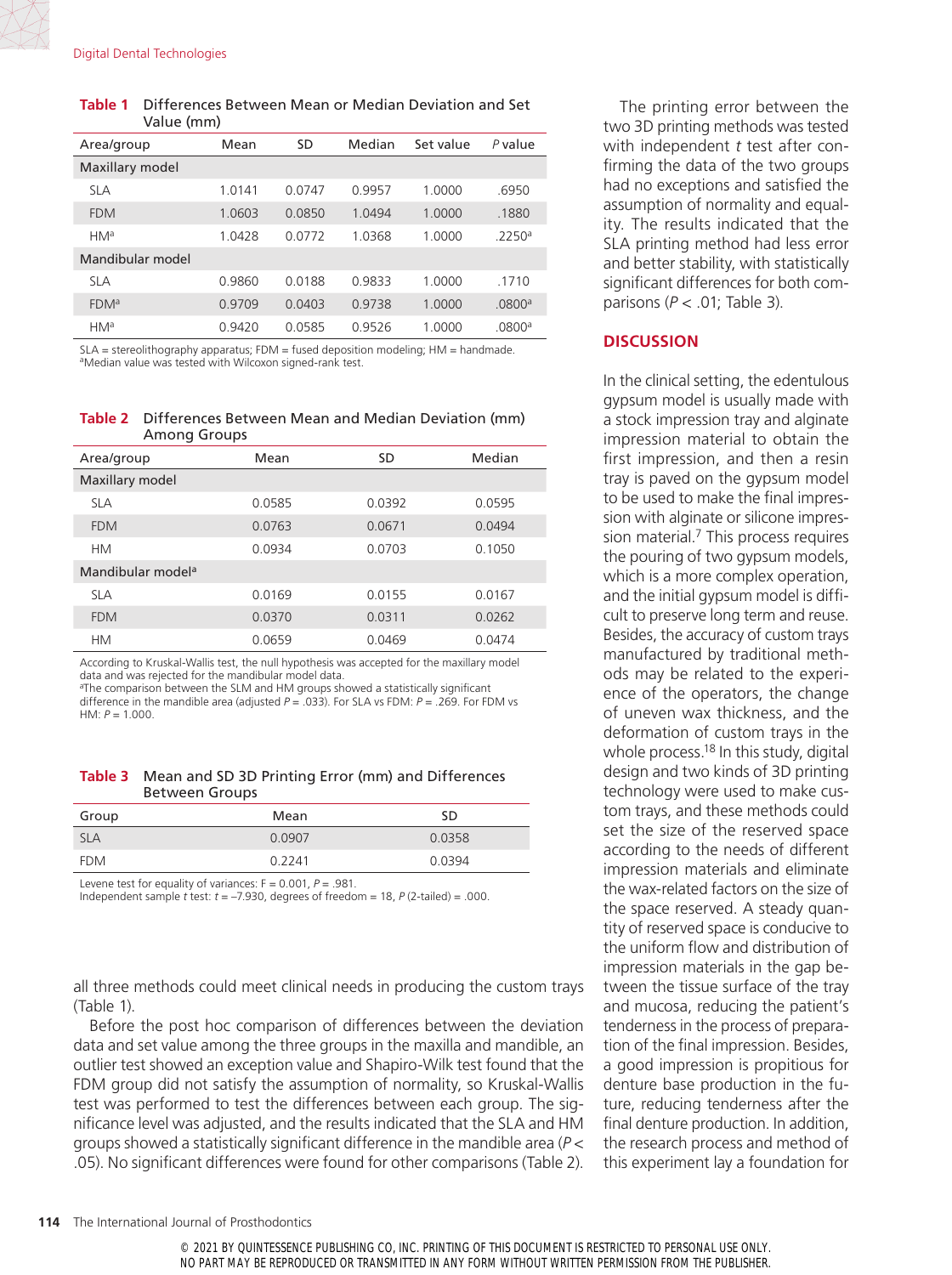the study of 3D printing complete denture bases in the future and could be the key to the study of complete denture manufacturing accuracy.

3D printing is a rapid prototyping technology that is based on digital model files and uses powdery metal or plastic and other adhesive materials to construct objects by printing in layers.<sup>19</sup> FDM has the advantages of high product strength and low equipment or material cost, but its lack of molding accuracy or printing precision are apparent. The technical principle is that the designed 3D CAD solid model is first discretized and divided into thin layers of a certain thickness according to the geometric shape change (called "stratification"), and the profile of the section and the filling trajectory are obtained. The control system melts filamentous thermoplastic materials.20 At the same time, under the control of the computer, the 3D sprinkler is selectively applied to the worktable according to the profile and filling track information. A layer of cross-section is formed after rapid cooling, and the nozzle rises to a certain height and continues to print on the next floor, repeating the above process and continuing to melt spray until the whole solid shape is formed.<sup>21–23</sup> Because of its layerby-layer printing process, it is difficult for the FDM group to avoid the "step effect," and generally the surface roughness of an FDM printing product is relatively large. In addition, support structure needs to be added in the printing process. Therefore, support removing, grinding, and polishing are usually required after the FDM printing process. The purpose of such postprocessing is to remove the burr and processing lines on the surface of the printing products so as to make the surface of the parts brighter and smoother. Considering that these processes might have a certain impact on the results of this experiment, more attention should be paid to guarantee that printing trays are kept the intact shape—for example, using sandpaper with smaller particles to grind carefully and slowly during the polishing process. Sun et al used FDM to manufacture custom trays for complete dentures with PLA and discussed the properties of their final impressions. Their results showed that the tissue surfaces of FDM custom trays were well adapted, which further confirms the feasibility of applying 3D printing to custom trays.16 The present study almost confirmed their conclusion, but found that the surfaces and edges of FDM products were rough, as shown in Fig 2b. The reason for this may be that the FDM process uses the nozzle spinning method to extrude materials. Due to the limitation of nozzle size, the product surface will inevitably produce a filamentous irregular surface. Hence, lack of molding accuracy and rough product surface of FDM products are also obvious.

Compared to FDM, SLA has the advantages of a high utilization rate of raw materials, fast-forming speed, high dimensional precision, excellent surface quality, complex structure model, low cost, and easy maintenance of equipment.24 SLA is based on the photocuring principle of liquid photosensitive resin, which enables the material to be cured by a rapid cross-linking reaction under a certain intensity and wavelength of ultraviolet radiation. The liquid photosensitive resin is placed in the slot of the SLA printer. After the light curing begins, the ultraviolet laser beam is controlled by the computer control mirror system in accordance with the layered scanning path of the object to be printed. On the surface of the liquid resin, the first curing layer is completed. Then the lifting platform drops a certain distance and continues to scan and solidify the next layer until the 3D solid model is completed.12,25,26 Due to the principle of light curing, it is unavoidable to add support and have a step effect in the SLA printing process. Therefore, cleaning, support removing, grinding, and postpolymerization were necessary postprocessing steps. First, when using alcohol or other organic solvents to completely wash away the residual photosensitive resin on the surface of printing trays, attention should be paid to avoid direct contact with the skin. Then, a slow-grinding bur should be used to remove the redundant structure that used to offer support, and the surface (especially the parts with an obvious step effect and support) should be ground with sandpaper to achieve better roughness and dimensional accuracy. Finally, the formed trays should be put into the UV curing box for 15 minutes further curing to improve the strength of the formed part. Postpolymerization was very important to obtain stability of size and strength. For years, SLA has been used for surgical planning and guiding for dental implants, which can reduce operating time, surgical trauma, and recovery period.<sup>27</sup> Furthermore, SLA is also used in manufacturing custom implants, temporary crowns, and partial dentures, as well as resin models for lost wax gypsum, which can achieve precise, stable, and biomechanical properties.<sup>28</sup> In the present study, the surfaces of the product using photosensitive resin were smooth, as shown in Fig 2a. The deviation analysis indicated that the spatial distribution of the SLA process was more stable and closer to the set value than FDM, which suggests that SLA printing trays could provide more stable space for alginate impression material when making the final impression. This was of great significance for the buffer zone and mucosal area, where tenderness should be avoided. If the uniform impression space cannot be reserved, there will not be a continuous complete impression, and obvious tenderness may occur during the wearing process of the base. Moreover, a photosensitive resin tray has great convenience in the edge dressing, polishing, and other aspects of the rough surface compared to the PLA custom tray, but can also reduce the mold removal of patients with oral tissue stimulation and help the patient feel more relaxed in this uncomfortable process. Recently, SLA has increased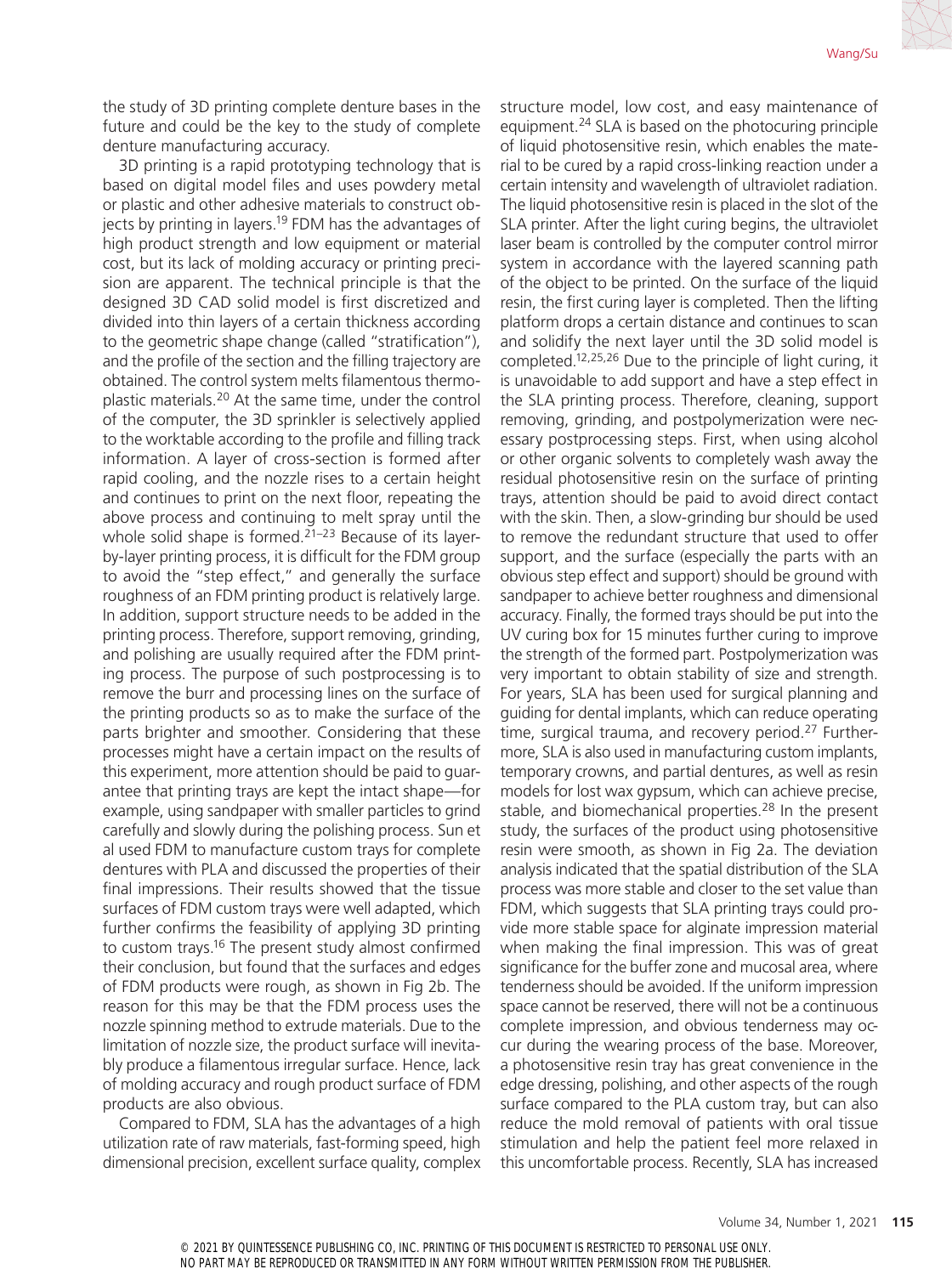the use of the photocrosslinkable polymer library and biodegradable resin with encapsulation of cells, which may make it possible to solve the disadvantage of the cytotoxicity of unreactive monomers, residual photoinitiators, and the scarcity of biocompatible resins with good processability.12 Some scholars have added titanium dioxide nanoparticles to photosensitive resins and applied them to the manufacture of complete dentures with SLA technology so that the finished products have certain antibacterial properties.<sup>29</sup> In the future, material research in SLA technology will be of great concern.

The impact of the matching process in the present study is also worthy of attention. The SLA group finished the process of software alignment in almost 20 seconds, the FDM group needed more than 3 minutes, and the HM group took almost 1 minute. Further analysis indicated that, because of the smoothness of the SLA group, the matching process was easier for the software's automatic program than the FDM group. Due to the rough surface in the FDM group, there were more points on the trays per unit area, proving a great challenge for the automatic alignment function of the software. This may also be a reason why the FDM group did not perform well in this analysis method. As for the HM group, although there is no connection with the design data in the process of production, the alignment was relatively smooth. The main error may be that their handle shapes were quite different.

In order to control printing errors, a special 3D dental scanner (DS 100+), which was suitable for small-scale model scanning and had higher accuracy, was adopted. Considering the space reserved for this experiment was 1 mm, the accuracy of the selected scanner, which was less than 0.015 mm, could meet the experimental requirements. In this study, edentulous gypsum models and custom trays were scanned by the same scanner to reduce errors. In the calculation of reserved space of custom trays, the design data and handmade trays were aligned using the "Best Fitting Command." In order to reduce the error of best fit, the number of sampling points was set to 1,000, and the tolerance was set to 0.001 mm. The accuracy of the SLA printer and FDM printer used in this experiment were both 0.1 mm. In this study, the accuracy of the SLA printer was better than that of the FDM printer, as shown in Table 3 and Figs 5a and 5b.

As for manufacturing time, the finished product time of FDM printing was about 45 minutes, and that of SLA was about 30 minutes. The time for 3D scanning and software design was about 10 minutes, while the total time for traditional manual production was about 20 minutes. Although the total time for 3D printing technology was longer, this was mainly because of the 3D printer working hours, and the manual time was less than the traditional manual method. From the perspective of material cost, these three methods were not very different, but the 3D printing processes could save the impression material and model material costs because it did not need to pour the initial impression.

This research only studied the custom trays of standard edentulous arches. In the future, edentulous arches with various conditions of the alveolar ridge should be studied in the clinic. The tissue surface data of the model deviated by 1.00 mm evenly, but the buffer zone was not considered. A larger offset should be set at the osteoid process or the soft alveolar ridge, where the buffer was needed. It was necessary to spray the imaging agent during the tray scanning process. The uneven spraying during the operation may lead to data error of the tray tissue surface; therefore, more accurate scanning methods are expected in the future.

### **CONCLUSIONS**

Custom trays produced by 3D printing technology can meet clinical needs in the adaptability of the tissue surface. SLA technology using photosensitive resin as a fabrication material results in smoother surfaces than FDM technology using PLA. Although no significant results implied that the SLA method was more precise, the use of an SLA 3D printer to make custom trays showed clinically acceptable reserved space and is worth promoting in the clinic.

#### **ACKNOWLEDGMENTS**

This study was supported by the National Natural Science Foundation of China (grant no. 81572114 and 81873715) and the Science and Technology Commission Project of Shanghai (grant no. 16411960900, 17140903600, and 18441902100). The authors report no conflicts of interest.

#### **REFERENCES**

- 1. De Yu H. Report on Chinese Oral Health (2012). Beijing: Social Sciences Academic Press, 2011.
- 2. Dai N, Yu X, Sun Y. Gingival morphology-controlled design of the complete denture baseplate. Int J Numer Method Biomed Eng 2018;34.
- 3. Hitge ML, Vrijhoef MM. Dimensional accuracy and stability of the complete denture impression tray [in Dutch]. Ned Tijdschr Tandheelkd 1989;96:372–377.
- 4. Klein IE, Broner AS. Complete denture secondary impression technique to minimize distortion of ridge and border tissues. J Prosthet Dent 1985;54:660–664.
- 5. Anderson JD, Zarb G. The dentures' polished surfaces, recording jaw relations, and their transfer to an articulator. In: Zarb GA, Hobkirk J, Eckert SE, Jacob RF (eds). Prosthodontic Treatment for Edentulous Patients. Complete dentures and imlant-supported prostheses, ed 13. St Louis: Mosby, 2013:180–203.
- 6. Rao S, Chowdhary R, Mahoorkar S. A systematic review of impression technique for conventional complete denture. J Indian Prosthodont Soc 2010;10:105–111.
- 7. Feng HL, Xu J. Prosthodontics (Chinese Edition). Beijing: Peking University Medical Press, 2013.